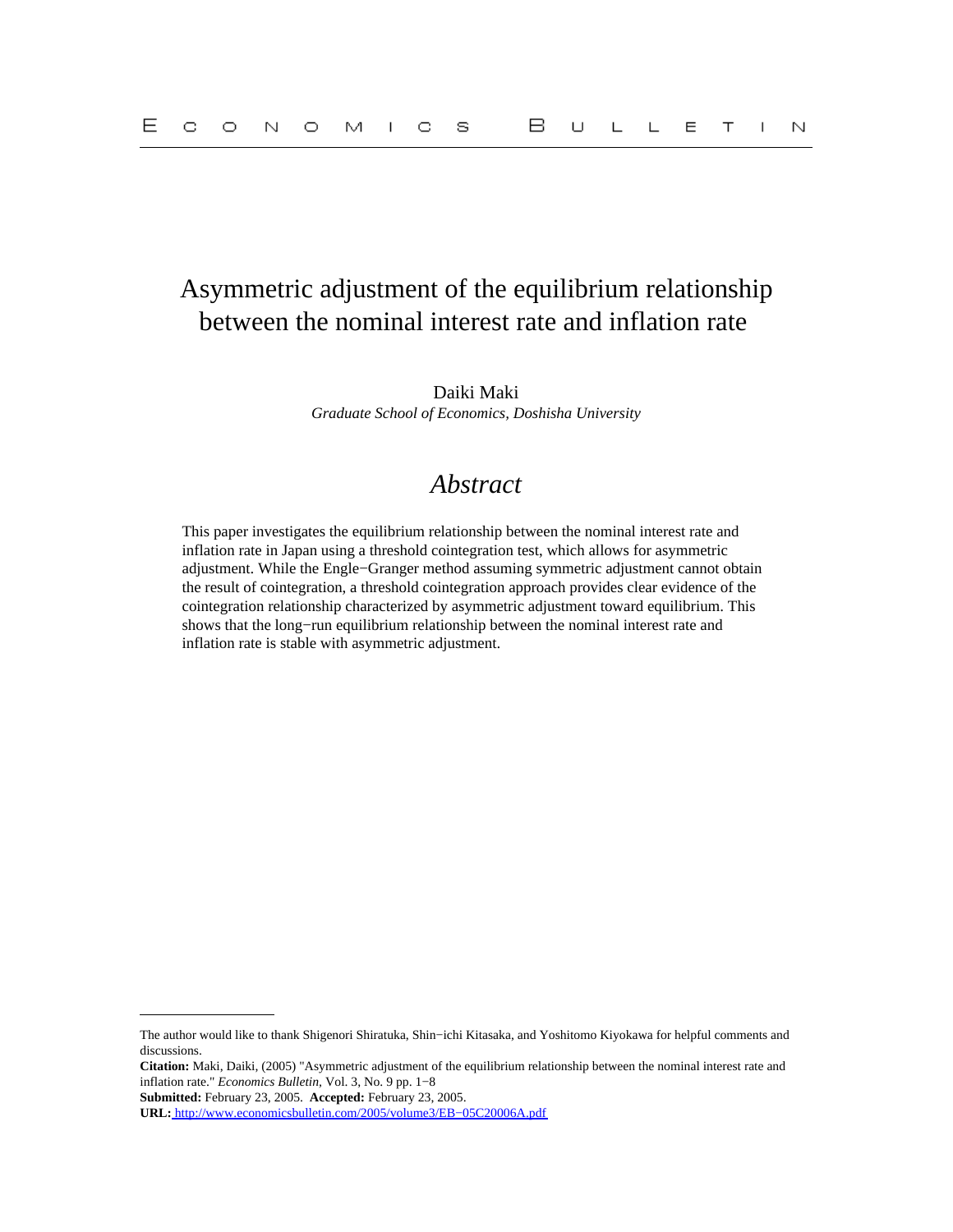#### 1. Introduction

The long-run equilibrium relationship between the nominal interest rate and expected inflation rate, represented by the Fisher equation, has been discussed by unit root and cointegration tests. For example, as a recent study, Rapach and Weber (2004) has supported the results of Rose (1988), who concluded that the real interest rate was nonstationary (the equilibrium relationship did not exist), using a more powerful GLS approach for unit root tests (Ng and Perron, 2001) and cointegration tests (Perron and Rodriguez, 2001). The results shown by Rapach and Weber (2004) mean that the equilibrium relationship does not exist in symmetric adjustment because representative unit root and cointegration tests including the GLS approach assume only symmetric adjustment.

However, there is no reason to pre-suppose that the adjustment process toward equilibrium is symmetric. As shown by Ramsey and Rothman (1996), economic variables such as nominal interest rates and inflation have asymmetric adjustment. In addition, Murchison and Siklos (1999) found asymmetries in interest rate changes to inflation shocks. Moreover, as pointed out by Balke and Fomby (1997), the power of representative cointegration tests fall under an asymmetric adjustment process. Therefore, it is possible that asymmetric adjustment leads to poor results of the equilibrium relationship because conventional cointegration tests do not take into account asymmetric adjustment.

The purpose of this paper is to investigate the equilibrium relationship between the nominal interest rate and inflation rate in Japan using the threshold cointegration approach, which allows for asymmetric adjustment, introduced by Enders and Siklos (2001). We show that while Engle-Granger's test assuming only symmetric adjustment does not obtain the results of the cointegraion relationship, the threshold cointegration test provides clear evidence of the equilibrium relationship with asymmetric adjustment.

The organization of this paper is as follows. Section 2 outlines the threshold cointegration test along with the Fisher equation. Section 3 presents the data and compares the results. Section 4 provides a summary of the paper.

## 2. The Fisher equation and threshold cointegration test

The equilibrium relationship between the nominal interest rate and expected inflation rate is defined by the Fisher equation:

$$
i_t = r_t^e + \pi_t^e,\tag{1}
$$

where  $i_t$  is the nominal interest rate on period t,  $r_t^e$  is the ex ante real interest rate, and  $\pi_t^e$  is the *ex ante* expected inflation rate. It is assumed that the *ex ante* expected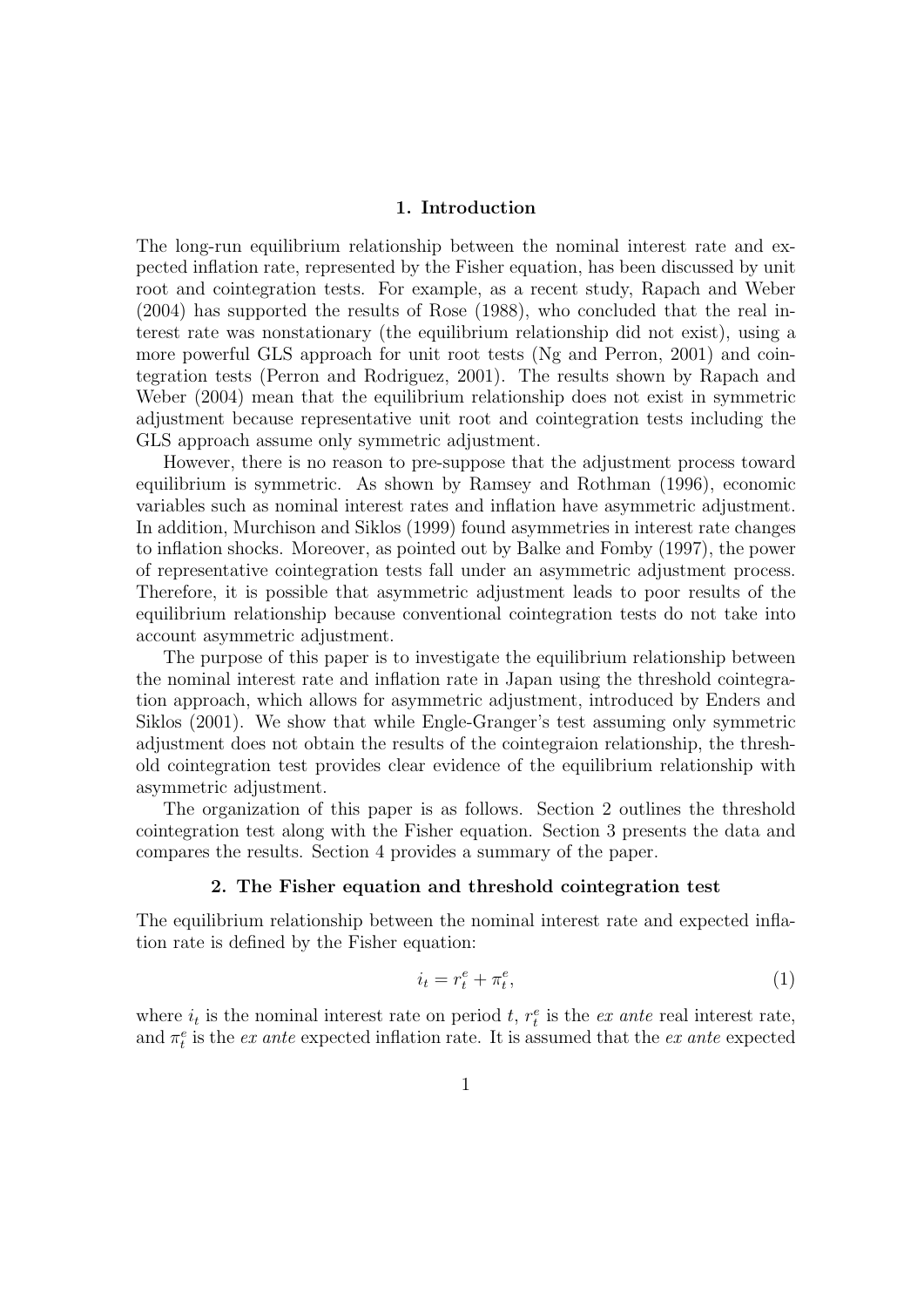inflation rate is the sum of the actual inflation rate  $\pi_t$  and a stationary error  $u_t$  (see Rose, 1988):

$$
\pi_t^e = \pi_t + u_t. \tag{2}
$$

Therefore, (1) is expressed as follows:

$$
i_t = r_t^e + \pi_t + u_t. \tag{3}
$$

Although  $i_t$  and  $\pi_t$  have to be cointegrated with vector  $\beta' = [1, -1]$  in order to interpret the equation accurately when  $i_t$  and  $\pi_t$  are nonstationary, the absence of such a proportional relationship does not necessarily invalidate the control and prediction of the future inflation rate (e.g., Moosa and Kwiecien, 2002). If the relationship is stable, that is, cointegrated with symmetric or asymmetric adjustment, the control and prediction of the inflation rate are possible. Therefore, it is required that we test for cointegration with unspecified vector.

This paper specifically employs the threshold cointegration approach introduced by Enders and Siklos (2001) to test for a cointegration relationship with asymmetric adjustment. As the assumption of tests for threshold cointegration, let  ${x_{it}}_1^T$  denote observable random variables integrated of order one, denoted by  $I(1)$ . The long-run equilibrium relationship is given by:

$$
x_{1t} = \hat{\beta}_0 + \hat{\beta}_2 x_{2t} + \ldots + \hat{\beta}_n x_{nt} + e_t,
$$
\n(4)

where  $\hat{\beta}_i$  are estimated parameters, and  $e_t$  is the disturbance term. The existence of the long-run equilibrium relationship involves stationary  $e_t$ . To accept stationarity of  $e_t$ , we have to obtain  $-2 < \rho < 0$  in the second step procedure given by:

$$
\Delta e_t = \rho e_{t-1} + \epsilon_t,\tag{5}
$$

where  $\epsilon_t$  is the white-noise disturbance. If  $-2 < \rho < 0$ , the long-run equilibrium relationship (4) characterized by symmetric adjustment (5) is accepted.

However, the standard cointegration framework in (5) is misspecified if the adjustment process is asymmetric. Therefore, Enders and Siklos (2001) proposed the following asymmetric adjustment, called the threshold autoregressive (TAR) model:

$$
\Delta e_t = I_t \rho_1 e_{t-1} + (1 - I_t) \rho_2 e_{t-1} + \epsilon_t,\tag{6}
$$

where  $I_t$  is the indicator function such that

$$
I_t = \begin{cases} 1 & \text{if } e_{t-1} \ge \tau \\ 0 & \text{if } e_{t-1} < \tau, \end{cases} \tag{7}
$$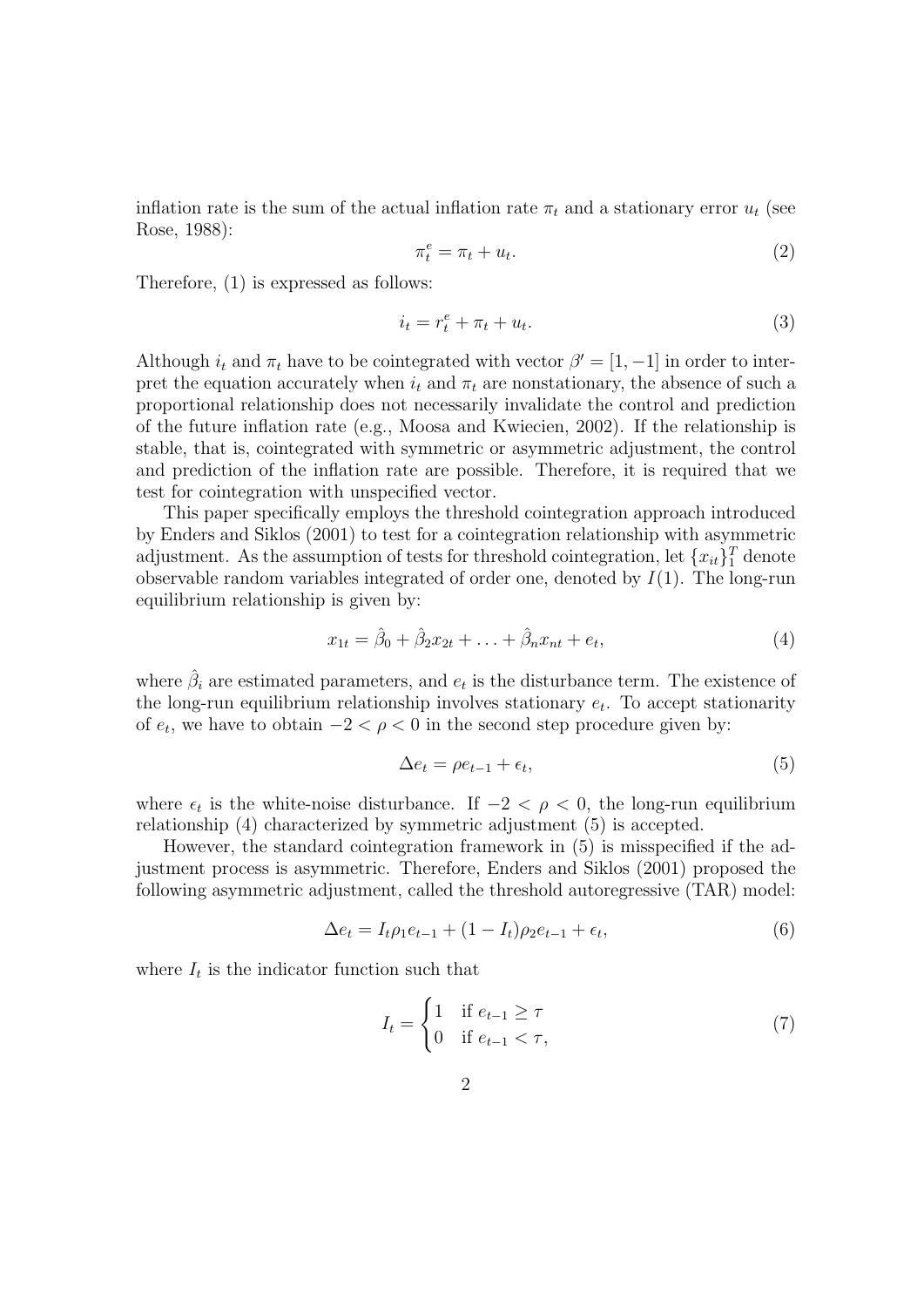and  $\tau$  is the threshold value. As an alternative adjustment process, the momentum threshold (MTAR) model is as follows:

$$
\Delta e_t = M_t \rho_1 e_{t-1} + (1 - M_t) \rho_2 e_{t-1} + \epsilon_t, \tag{8}
$$

$$
M_t = \begin{cases} 1 & \text{if } \Delta e_{t-1} \ge \tau \\ 0 & \text{if } \Delta e_{t-1} < \tau, \end{cases} \tag{9}
$$

The MTAR can capture the properties such that the threshold depends on the previous period's change in  $e_t$ . When the adjustment process (6) and (8) are serially correlated,  $(6)$  and  $(8)$  are re-written <sup>1</sup>:

$$
\Delta e_t = I_t \rho_1 e_{t-1} + (1 - I_t) \rho_2 e_{t-1} + \sum_{i=1}^p \gamma_i \Delta e_{t-i} + \epsilon_t,
$$
\n(10)

$$
\Delta e_t = M_t \rho_1 e_{t-1} + (1 - M_t) \rho_2 e_{t-1} + \sum_{i=1}^p \gamma_i \Delta e_{t-i} + \epsilon_t.
$$
\n(11)

To test for threshold cointegration, Enders and Siklos (2001) proposed two types of tests, called the  $\Phi$  and t-Max statistics. The  $\Phi$  statistic using a F statistic involves procedure testing for the null hypothesis  $\rho_1 = \rho_2 = 0$ , and the t-Max statistic employing a t statistic requires the test for the null hypothesis with the largest  $\rho_i = 0$  between  $\rho_1$  and  $\rho_2$ . The threshold parameter  $\tau$ , which is restricted to the ranges of the remaining 70% of  $e_t$  or  $\Delta e_t$  when the largest and smallest 15% values are discarded, is selected as an unknown value so as to minimize the sum of the squared residuals obtained from  $(6)$  and  $(8)$ <sup>2</sup>. If the null hypothesis of no cointegration is rejected, we can test for the null hypothesis  $\rho_1 = \rho_2$  by a standard F statistic because the system is stationary.

## 3. The data and empirical results

In this paper, as the nominal interest rate, we used the call rate, which is a primary indicator of monetary policy in Japan. As the expected inflation rate, we employed

<sup>&</sup>lt;sup>1</sup>Of course, although it is possible that  $\gamma_i$  is asymmetric, we do not consider this case for the sake of simplicity, similar to Enders and Siklos (2001).

<sup>2</sup>Although Enders and Siklos (2001) proposed tests for when the threshold parameter is known  $(\tau = 0)$  and unknown, we employ an unknown threshold parameter because we do not have an a *priori* reason to believe that  $\tau$  is known.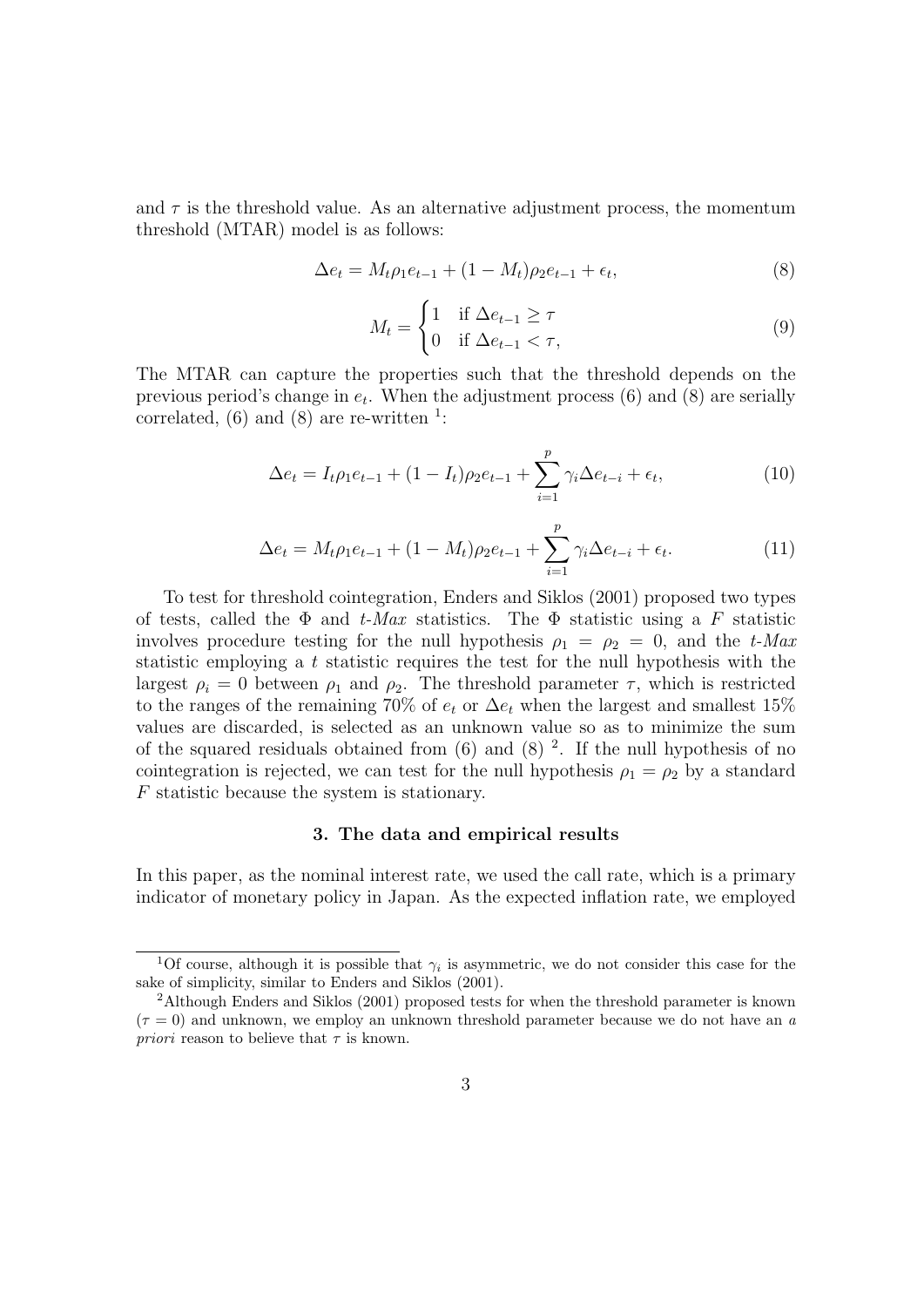the actual inflation rate using the consumer price index (CPI)<sup>3</sup>. The quarterly data obtained from the International Monetary Fund's International Financial Statistics CD-ROM consisted of 156 periods from 1963:2 to 2002:1.

Table 1 displays the results of unit root tests for the null hypothesis  $I(1)$ .  $ADF<sup>GLS</sup>$  is Ng and Perron's (2001) test. We chose the lag order employing the data dependent method, denoted by t-sig, to control for possible size distortions for ADF-type tests, proposed by Ng and Perron  $(1995)$ <sup>4</sup>. We set the maximum lag  $k_{max} = 8$ . BR is Breitung's (2002) nonparametric test using a variance ratio as a test statistic. The BR test allows for a general mean-reverting process under the alternative hypothesis. Each test includes a constant. Since neither level variable is significant even at a 10% level, the results show that two variables have a unit root process.

| $ADF^{GLS}$ |                                                   | -BR.    |            |
|-------------|---------------------------------------------------|---------|------------|
|             | Levels First differences Levels First differences |         |            |
| IFR -1.548  | $-2.780**$                                        | 0.03052 | $0.0001**$ |
| NIR -1.168  | $-5.090**$                                        | 0.05745 | $0.0006**$ |

IFR and NIR denote the inflation rate and nominal interest rate, respectively.

(†) Significant at a 10% level. (\*) Significant at a 5% level. (\*\*) Significant at a 1% level.

Tables 2 and 3 illustrate the results of cointegration tests. Each cointegration test includes only a constant as a deterministic component since the theory of the Fisher equation does not support a trend. For the estimation of  $e_t$ , we chose the lag order by  $t$ -sig  $^5$ . In Tables 2 and 3, E-G and P-R denote Engle and Granger's (1987) and Perron and Rodriguez's (2001) methods assuming only symmetric adjustment,

<sup>3</sup>Rose (1988) and Rapach and Weber (2004) also used the actual inflation rate as the expected inflation rate. More accurately, following their studies, we employed  $400*{ln(CPI<sub>t</sub>)-ln(CPI<sub>t-1</sub>)}$ as the actual inflation rate on period t.

<sup>&</sup>lt;sup>4</sup>t-sig selects the lag order k via top-down testing. To begin with, we estimate the equation with the maximum lag (here, the maximum lag  $k_{max}=8$ ). We use the lag order if the t-statistic of the parameter of the maximum lag is significant. If the t-statistic is not significant, we estimate the equation with the lag= $k_{max} -1$ . That is, when the t-statistic of the parameter of the lag= $k_{max} -q$ is significant at a conventional level, we employ the lag order.

<sup>&</sup>lt;sup>5</sup>We also tested for cointegration using AIC (Akaike Information Criterion, for GLS, Modified AIC). The lag length of Engle-Granger methods was equal between AIC and  $t\text{-}sig$ . For the threshold model, the results of AIC selected shorter lags than  $t$ -sig.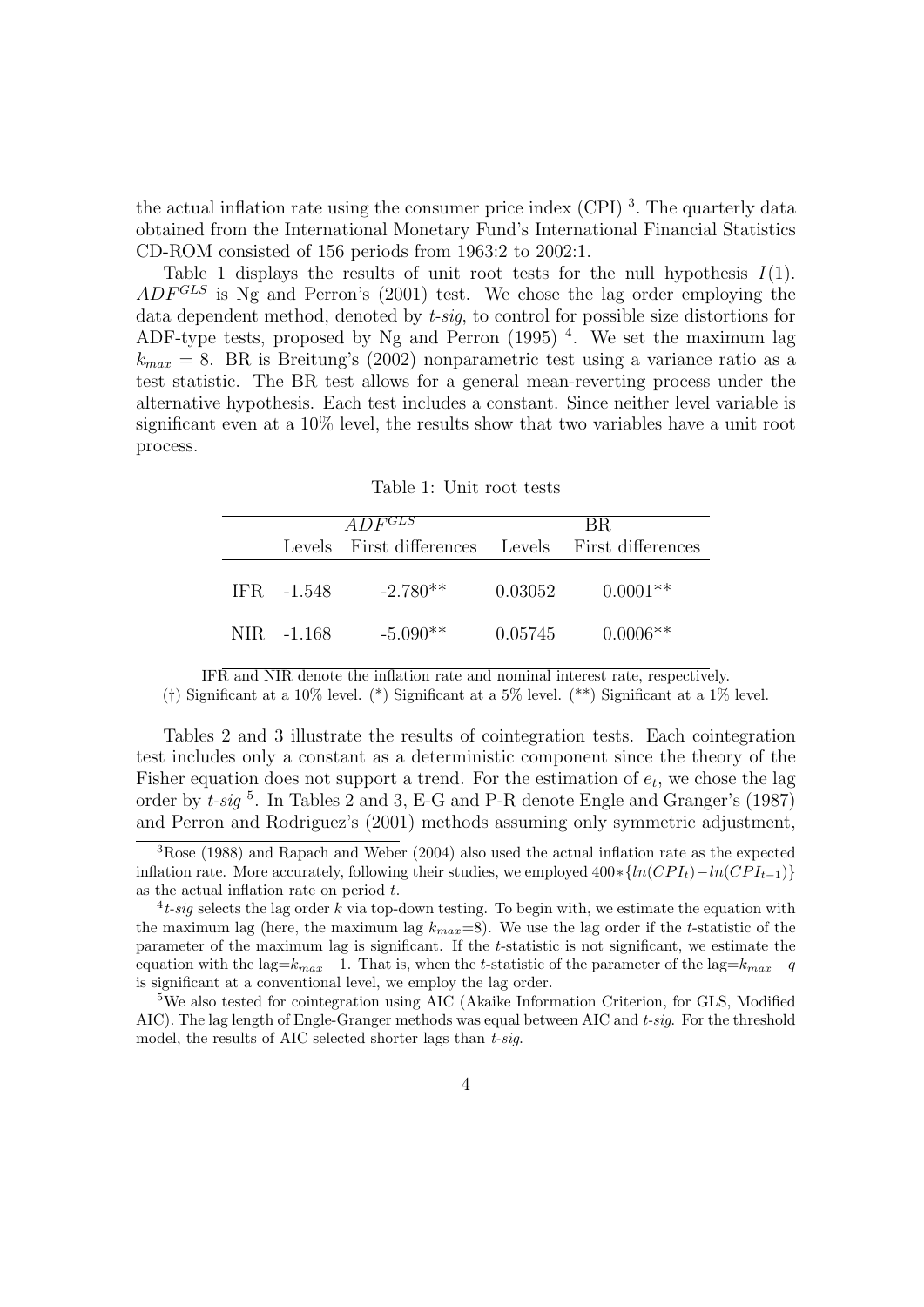respectively. The results show that the cointegration relationship by symmetric adjustment is not obtained in both cases, i.e., whether the dependent variable is the nominal interest rate or the inflation rate.

|          | $E-G$ | $P-R$                               | <b>TAR</b>               | <b>MTAR</b>              |
|----------|-------|-------------------------------------|--------------------------|--------------------------|
| $\rho_1$ |       | $-0.1239(-1.904)$ $-0.1057(-1.623)$ | $-0.4430(-4.089)$        | $-0.1092(-1.655\dagger)$ |
| $\rho_2$ | NA    | NA                                  | $-0.1098(-1.641\dagger)$ | $-0.4776(-4.280)$        |
| Φ        | NA.   | NA                                  | $8.673*$                 | $9.452**$                |
| F        | ΝA    | NA                                  | $8.459**$                | $9.929**$                |

Table 2: Cointegration tests (dependent variable: nominal interest rate)

Parentheses show  $t$  statistics. For TAR and MTAR, we employ  $t$ -Max statistics.  $\Phi$  denotes the tests for the null hypothesis  $\rho_1 = \rho_2 = 0$ . F shows the tests for symmetry  $\rho_1 = \rho_2$ . (†) Significant at a 10% level. (\*) Significant at a 5% level. (\*\*) Significant at a 1% level.

Estimated threshold values  $\tau$  are 2.708 and -1.877 for TAR and MTAR, respectively.

Table 3: Cointegration tests (dependent variable: inflation rate)

|          | $E-G$ | $P-R$ | TAR                                                                        | MTAR              |
|----------|-------|-------|----------------------------------------------------------------------------|-------------------|
| $\rho_1$ |       |       | $-0.2641(-2.309)$ $-0.2612(-2.294)$ $-0.3185(-2.745**)$ $-0.2159(-1.659+)$ |                   |
| $\rho_2$ | NA    | NA    | $-0.5812(-3.613)$                                                          | $-0.5489(-4.241)$ |
| $\Phi$   | NA.   | NA    | $7.571*$                                                                   | $8.994**$         |
| $\,F$    | NA.   | NА    | 2.795†                                                                     | $5.417*$          |

Parentheses show t statistics. For TAR and MTAR, we employ  $t$ -Max statistics.

 $\Phi$  denotes the tests for the null hypothesis  $\rho_1 = \rho_2 = 0$ . F shows the tests for symmetry  $\rho_1 = \rho_2$ . (†) Significant at a 10% level. (\*) Significant at a 5% level. (\*\*) Significant at a 1% level. Estimated threshold values  $\tau$  are -2.765 and 3.148 for TAR and MTAR, respectively.

In contrast, the results of threshold cointegration using the  $\Phi$  statistic provide clear evidence of cointegration at the 5% and 1% critical value in TAR and MTAR,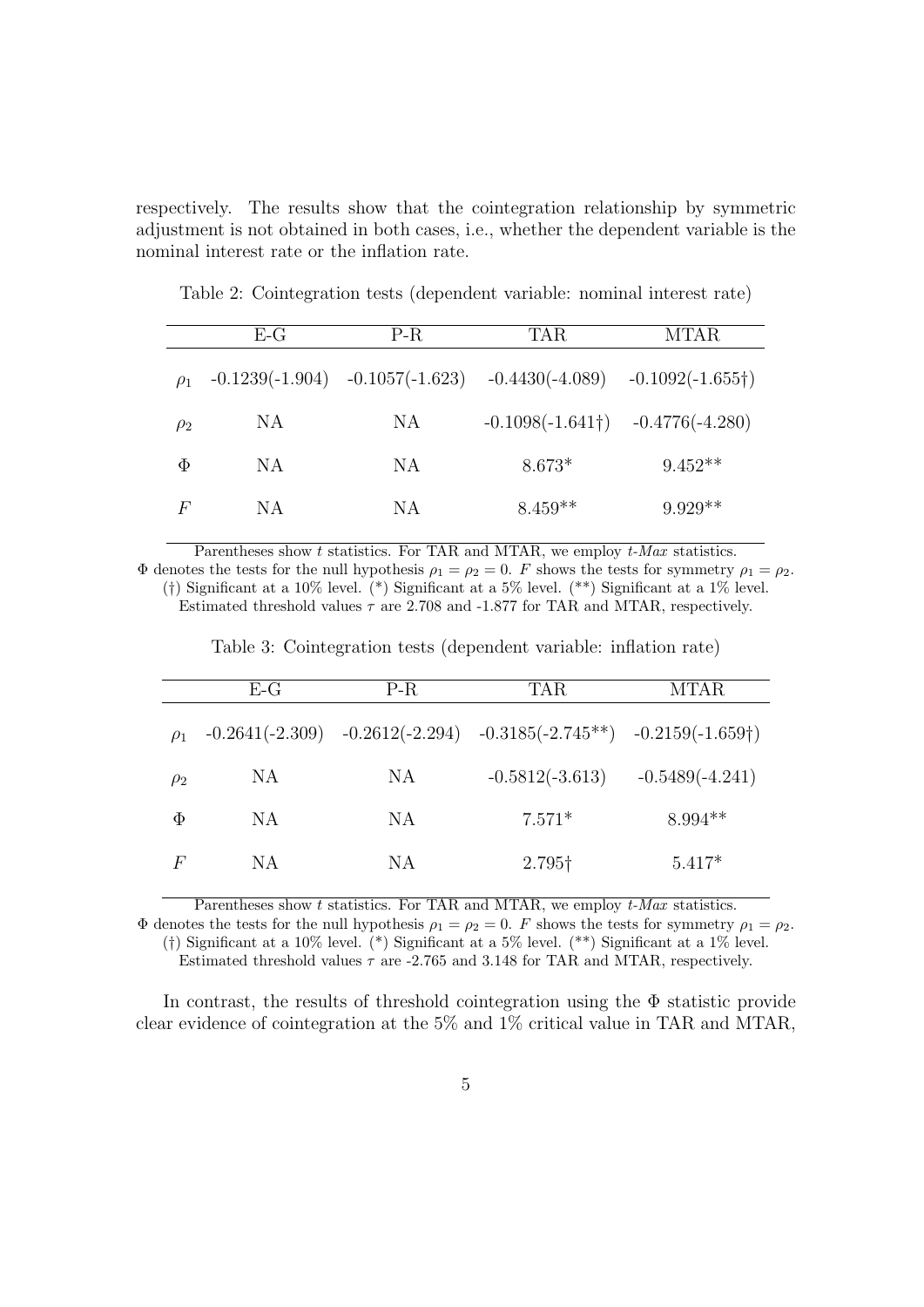respectively. Symmetry is rejected at the 1%, 5%, or 10% significance level. Table 2 shows that the adjustment process toward equilibrium below the estimated threshold is persistent in TAR, and that there is rapid convergence in MTAR below the estimated threshold. In addition, the estimates of Table 3 suggest that the adjustment process toward equilibrium is persistent above the appropriately estimated threshold. The results mean that the long-run equilibrium relationship between the nominal interest rate and inflation rate is stable with asymmetric adjustment, and imply asymmetries in nominal interest rate changes to inflation shocks or inflation changes to nominal interest rate shocks.

#### 4. Summary

This paper has investigated the equilibrium relationship between the nominal interest rate and inflation rate in Japan using the threshold cointegration method, which allows for asymmetric adjustment. The results have shown that the approach provides clear evidence of the equilibrium relationship with asymmetric adjustment, compared with standard methods assuming only symmetric adjustment: The longrun equilibrium relationship between the nominal interest rate and inflation rate is stable with asymmetric adjustment. This finding is important for monetary policies to control and predict the inflation rate. We plan to undertake a further empirical study of such monetary policies for the recent Japanese economy characterized by zero interest rate and deflation.

#### References

Balke, N. S., and T. B. Fomby (1997) "Threshold cointegration" International Economic Review **38**, 627-643.

Breitung, J. (2002) "Nonparametric tests for unit roots and cointegration" Journal of Econometrics 10, 343-363.

Enders, W., and P. L. Siklos (2001) "Cointegration and threshold adjustment" Journal of Business and Economic Statistics 19, 166-176.

Engle, R. F., and C. W. J. Granger (1987) "Cointegration and error correction: representation, estimation, and testing" Econometrica 55, 251-276.

Moosa, I. A., and J. Kwiecien (2002) "Cross-country evidence on the ability of the nominal interest rate to predict inflation" Japanese Economic Review 53, 478-495.